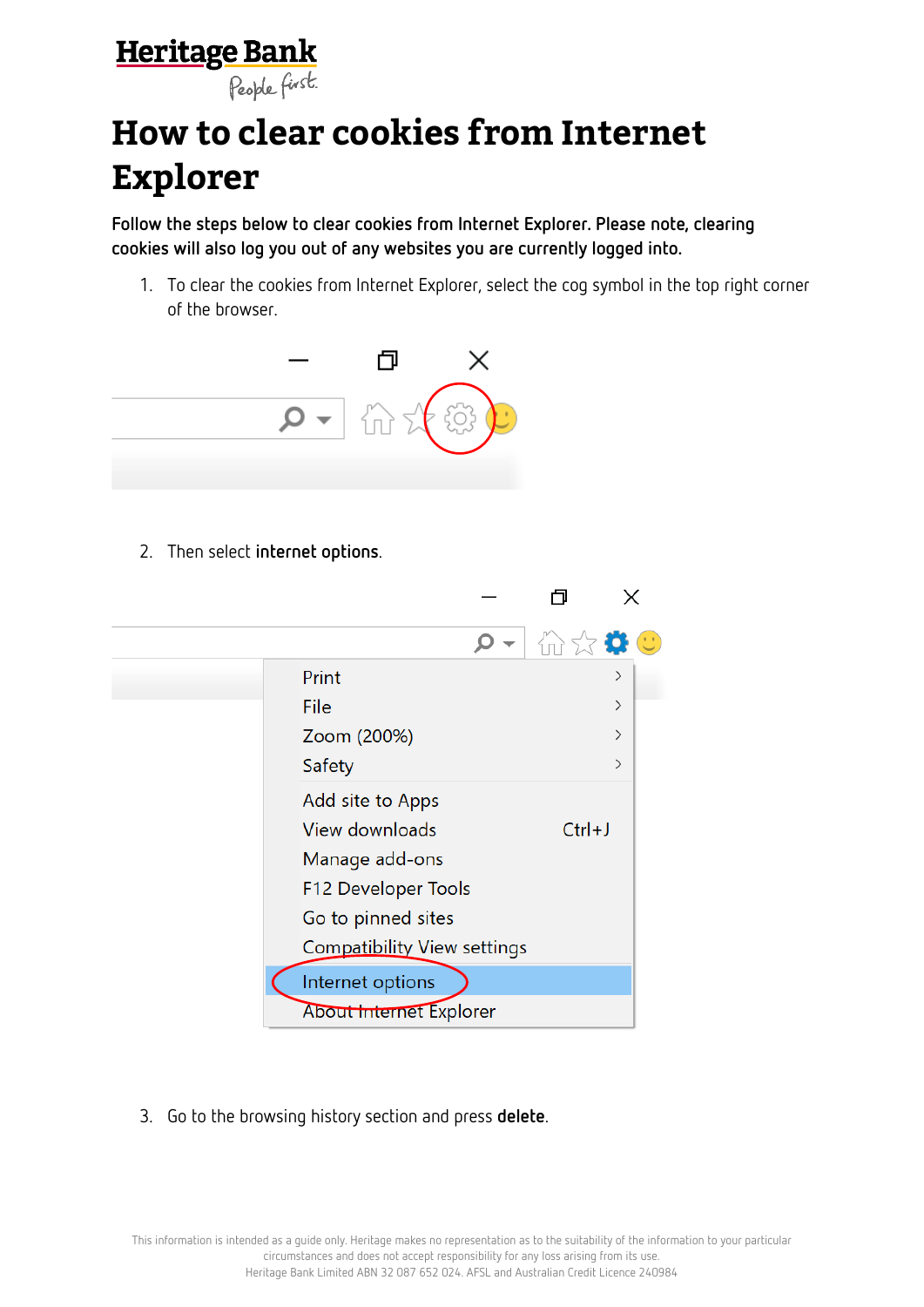| Browsing history                                                                        |                    |  |  |
|-----------------------------------------------------------------------------------------|--------------------|--|--|
| Delete temporary files, history, cookies, saved passwords, and web<br>form information. |                    |  |  |
| Delete browsing history on exit                                                         | Delete<br>Settings |  |  |

## 4. Ensure the **cookies and website data** box is checked. Then press **delete**.



5. Press **OK**.